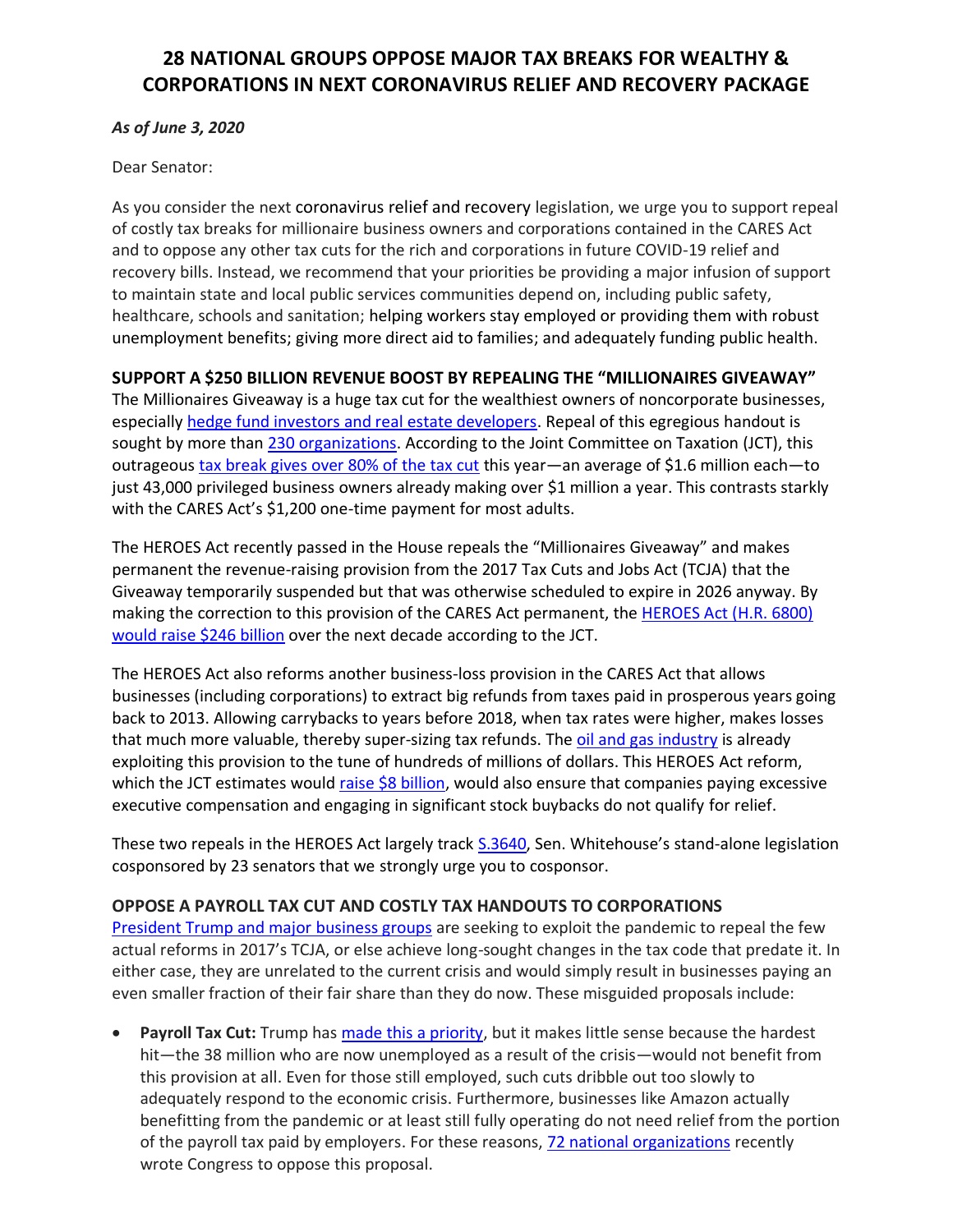- **Capital Gains Tax Cuts:** Trump's goal of further lowering [taxes on capital gains](https://www.nytimes.com/2020/05/05/business/economy/trump-tax-cuts-coronavirus-stimulus.html)—which already enjoy a huge tax discount (a top rate of 20% vs. 37% on wages)—would waste desperately needed public revenue and do little or nothing to advance economic recovery. Fully 75% of the [benefits](https://www.taxpolicycenter.org/taxvox/capital-gains-cuts-wont-cure-covid-19-economy) from long-term capital gains go to the richest 1% and 55% to the richest 0.1%.
- **Permanent Expensing:** This would make permanent the [TCJA's temporary provision](https://www.accountingweb.com/tax/business-tax/how-tax-law-changes-depreciation-and-expensing) allowing companies to deduct immediately ("expense") major purchases and continue expensing longterm investments i[n research and experimentation](https://www.thetaxadviser.com/newsletters/2019/tcja-effect-research-development-tax-credit-planning.html) (R&E), rather than write them both off slowly as better reflects those investments' gradual loss of value and ongoing benefits. Badly timed and [probably ineffective](https://www.washingtonpost.com/us-policy/2019/02/13/billion-business-tax-break-meant-raise-wages-is-instead-helping-companies-replace-workers-with-machines-study-says/) as stimulus, permanent expensing could cost hundreds of billions of dollars in lost revenue. More details are provided in thi[s ATF fact sheet](https://americansfortaxfairness.org/issue/dont-make-tax-shelters-great-permanent-expensing-not-new-covid-legislation/) and in this [Institute on Taxation and Economic Policy report](https://itep.org/depreciation-breaks-have-saved-20-major-corporations-26-5-billion-over-past-two-years/) that found just 20 corporations got \$26.5 billion in tax breaks in 2018-19 and paid an effective tax rate of just 6.7%.
- **Deducting Business Interest:** To partially pay for the TCJA's many breaks for big companies, the deductible share of business interest was restricted to 30%, [raising an estimated \\$250 billion.](https://www.jct.gov/publications.html?func=startdown&id=5053) The [CARES Act has already relaxed](https://www.cpapracticeadvisor.com/tax-compliance/news/21134732/cares-act-changes-rules-for-business-interest-deductions) the limit to 50% for 2019 and 2020, giving some of that revenue back. Further loosening the rules would remove one of the few revenue-raising measures targeting businesses included in the 2017 tax law.
- **Double Dipping on Tax Deductions Under the Paycheck Protection Program (PPP):** An effort is underway to allow businesses whose Paycheck Protection Program (PPP) loans are forgiven to deduct payroll and other expenses the loans were intended to cover. Because the CARES Act expressly provides that forgiven PPP loans are excluded from income for tax purposes, [permitting such deductions amounts to businesses double dipping:](https://www.taxpolicycenter.org/taxvox/tax-101-expenses-reimbursed-covid-19-aid-should-not-be-deductible) Businesses that have their expenses reimbursed by taxpayers through forgiven PPP loans could then deduct those same expenses, reducing taxes on other income. Hundreds of billions of dollars in deductions are at stake—and it is the wealthy who would benefit given that they receive 50% of all pass-through income and own 50% of all stock.
- **Business Meals and Entertainment Tax Deduction:** This i[s another Trump priority.](https://thehill.com/homenews/administration/490619-trump-calls-on-congress-to-restore-tax-deductions-for-business-meals) Restaurants and entertainment venues are suffering because they are shut down, not because business executives cannot fully deduct the cost of attending them. By eliminating the entertainment write-off, the TCJA [raised about \\$24 billion,](https://www.jct.gov/publications.html?func=startdown&id=5053) revenue that would disappear if the deduction came back, along with billions more from the TCJA limit on meal deductions. High-end spots would benefit most, not neighborhood eateries most hurt by the pandemic.
- **Tax Breaks on Offshore Profits and Tax Cuts for Insourcing Jobs:** An attempt was made in the TCJA to curb widespread offshore corporate tax dodging through "guardrails" known by acronyms including BEAT and GILTI. [Though inadequate,](https://cdn.americanprogress.org/content/uploads/2020/01/29121458/InternationalTaxAfterTCJA-brief1.pdf) removing or further weakening those safeguards as has been proposed would send even more profits offshore, depriving the country of much-needed revenue. The Trump Administration has also floated the idea of [slashing](https://www.washingtonpost.com/business/2020/05/15/white-house-floats-large-corporate-tax-cut-firms-that-bring-jobs-back-overseas/) the [domestic corporate tax rate in half,](https://www.washingtonpost.com/business/2020/05/15/white-house-floats-large-corporate-tax-cut-firms-that-bring-jobs-back-overseas/) from 21% to 10.5%, for corporations that bring back outsourced jobs. In the midst of deep economic uncertainty, this [would be ineffective for the](https://americansfortaxfairness.org/issue/tax-cuts-insourcing-corporations-costly-mistake/)  [vast majority of outsourcing companies](https://americansfortaxfairness.org/issue/tax-cuts-insourcing-corporations-costly-mistake/) and a windfall for those that can take advantage of it. Longer term, the answer is not to tax U.S. income at tax haven rates, but to collect a fair share of taxes on U.S. corporate profits, whether earned here or abroad.

The next legislation to respond to the pandemic should focus on relieving the physical suffering and economic hardship of working families and communities, and aiding state and local governments which are playing the major role in fighting the coronavirus. Concerns about the cost of the response can be partially allayed by repealing the "Millionaires Giveaway" and vigorously resisting